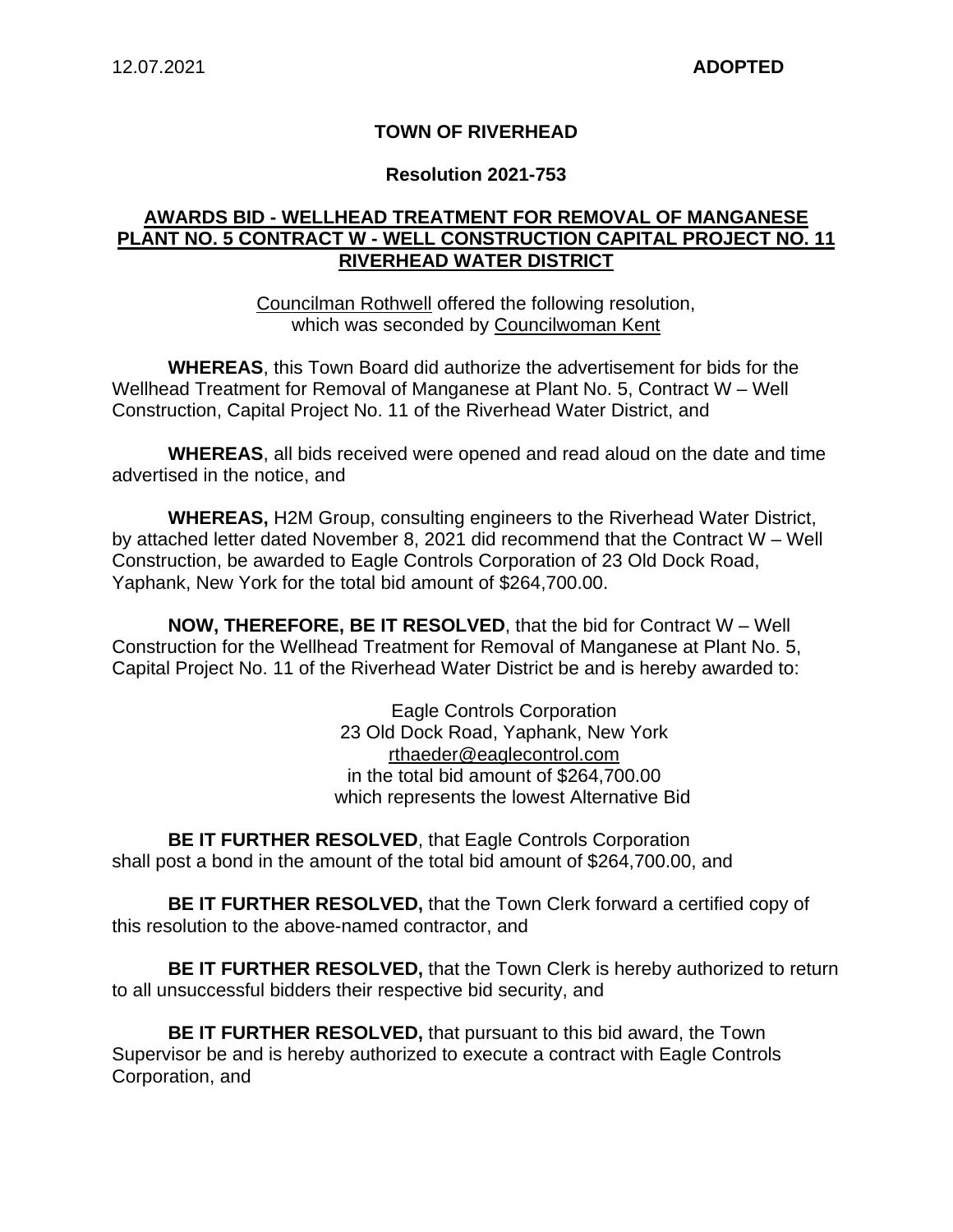**BE IT FURTHER RESOLVED,** that upon completion of fully executed contracts and the filing of said contract with the Town Clerk, the Town Clerk is hereby authorized to release to the successful bidder the bidder's bid security, and be it further

**RESOLVED**, all Town Hall Departments may review and obtain a copy of this resolution from the electronic storage device and if needed, a certified copy of same may be obtained from the Office of the Town Clerk.

# **THE VOTE**

| <b>RESULT:</b> | <b>ADOPTED [UNANIMOUS]</b>                                |  |
|----------------|-----------------------------------------------------------|--|
| <b>MOVER:</b>  | Kenneth Rothwell, Councilman                              |  |
|                | <b>SECONDER:</b> Catherine Kent, Councilwoman             |  |
| <b>AYES:</b>   | Yvette Aguiar, Catherine Kent, Frank Beyrodt Jr., Kenneth |  |
|                | Rothwell                                                  |  |
| <b>ABSENT:</b> | <b>Tim Hubbard</b>                                        |  |